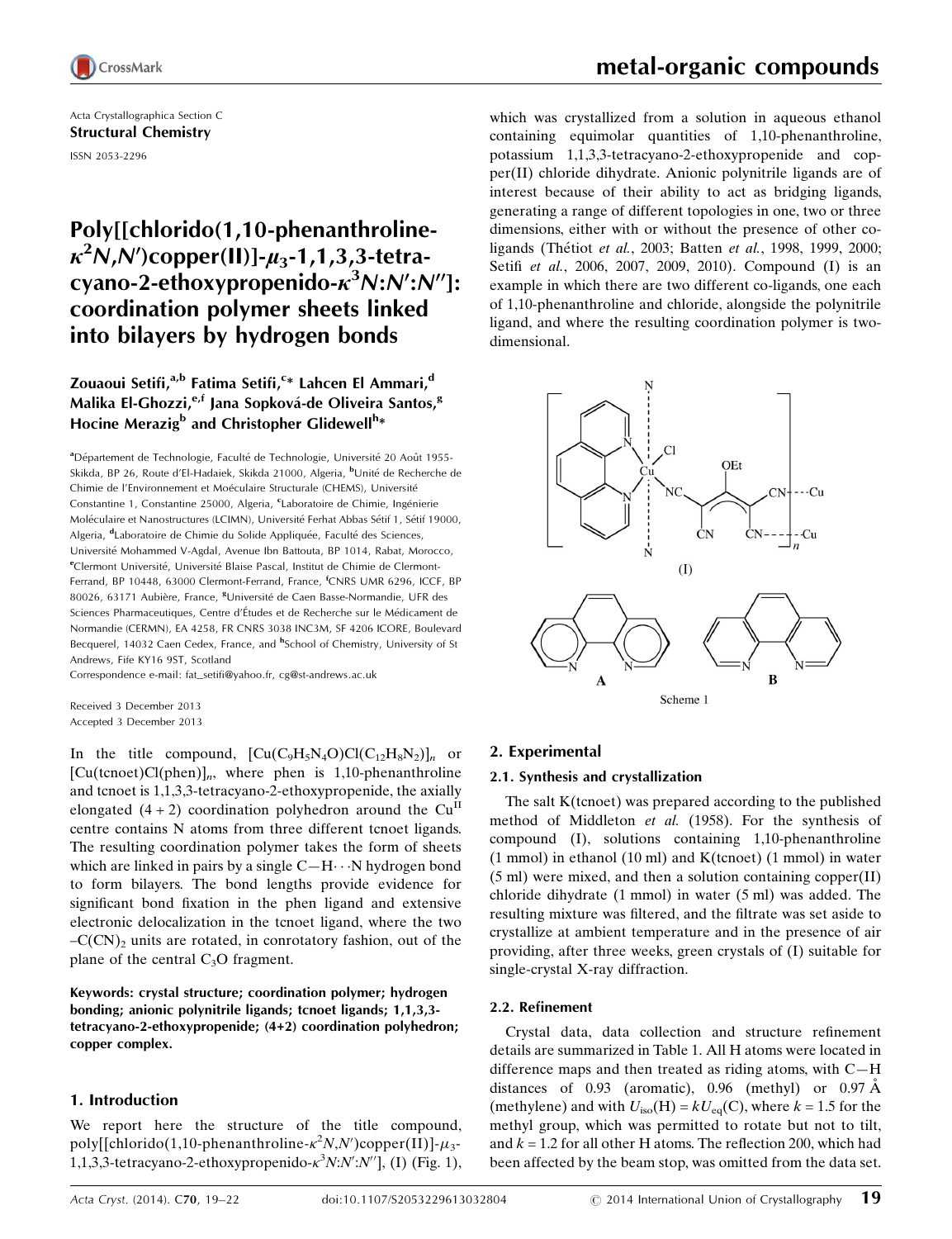## metal-organic compounds

#### Table 1

Experimental details.

| Crystal data                                                               |                                                  |
|----------------------------------------------------------------------------|--------------------------------------------------|
| Chemical formula                                                           | $[Cu(C9H5N4O)Cl(C12H8N2)]$                       |
| $M_{r}$                                                                    | 464.37                                           |
| Crystal system, space group                                                | Monoclinic, C2/c                                 |
| Temperature $(K)$                                                          | 296                                              |
| $a, b, c (\AA)$                                                            | 31.79 (3), 7.925 (6), 16.005 (13)                |
| $\beta$ (°)                                                                | 97.69(3)                                         |
| $V(A^3)$                                                                   | 3996 (6)                                         |
| Z                                                                          | 8                                                |
| Radiation type                                                             | Mo $K\alpha$                                     |
| $\mu$ (mm <sup>-1</sup> )                                                  | 1.25                                             |
| Crystal size (mm)                                                          | $0.27 \times 0.23 \times 0.14$                   |
|                                                                            |                                                  |
| Data collection                                                            |                                                  |
| Diffractometer                                                             | Bruker X8 APEXII area-detector<br>diffractometer |
| Absorption correction                                                      | Multi-scan (SADABS; Sheldrick,<br>2003)          |
| $T_{\min}, T_{\max}$                                                       | 0.722, 0.804                                     |
| No. of measured, independent and                                           | 34518, 4596, 3188                                |
| observed $[I > 2\sigma(I)]$ reflections                                    |                                                  |
| $R_{\rm int}$                                                              | 0.058                                            |
| $(\sin \theta/\lambda)_{\text{max}} (\AA^{-1})$                            | 0.650                                            |
|                                                                            |                                                  |
| Refinement                                                                 |                                                  |
| $R[F^2 > 2\sigma(F^2)], wR(F^2), S$                                        | 0.037, 0.107, 1.05                               |
| No. of reflections                                                         | 4596                                             |
| No. of parameters                                                          | 272                                              |
| H-atom treatment                                                           | H-atom parameters constrained                    |
| $\Delta\rho_{\text{max}}$ , $\Delta\rho_{\text{min}}$ (e Å <sup>-3</sup> ) | $0.31, -0.37$                                    |

Computer programs: APEX2 (Bruker, 2009), SAINT (Bruker, 2009), SHELXS97 (Sheldrick, 2008), SHELXL97 (Sheldrick, 2008) and PLATON (Spek, 2009).

In the final refinements, all reflections having  $\theta > 27.5^{\circ}$  were omitted. Although the displacement parameters for atoms C121 and C122 are somewhat larger than those of the other atoms, no evidence was found for any positional disorder involving these two atoms.

#### 3. Results and discussion

In the selected asymmetric unit of  $(I)$  (Fig. 1), the Cu<sup>II</sup> centre is coordinated by a bidentate 1,10-phenanthroline unit, a



#### Figure 1

The selected asymmetric unit for compound (I), showing the atomlabelling scheme. Displacement ellipsoids are drawn at the 30% probability level.





Part of the crystal structure of compound (I), showing the axially elongated  $(4 + 2)$  coordination at the Cu<sup>II</sup> centre. Atoms marked with an asterisk (\*) or a hash (#) are at the symmetry positions  $(x, -y, z + \frac{1}{2})$  and  $(x, -y + 1, z + \frac{1}{2})$ , respectively.

chloride ligand and a 1,1,3,3-tetracyano-2-ethoxypropenide ligand (hereafter denoted tcnoet) bonded via atom N111, where the two anionic ligands occupy mutually *cis* sites in a square-planar arrangement (Table 2). The usual axially elongated (4 + 2) coordination at the Cu<sup>II</sup> atom is completed by N atoms from two further tcnoet ligands, namely atoms N131 and N132 at  $(x, -y, z + \frac{1}{2})$  and  $(x, -y + 1, z + \frac{1}{2})$ , respectively (Fig. 2). Thus, the reference tcnoet ligand coordinates via atoms N111, N131 and N132 to the three Cu<sup>II</sup> centres at  $(x, y, z)$ 



#### Figure 3

A stereoview of part of the crystal structure of compound (I), showing the formation of a two-dimensional coordination polymer lying parallel to (100) in the domain  $0 < x < \frac{1}{4}$ . For the sake of clarity, all H atoms have been omitted.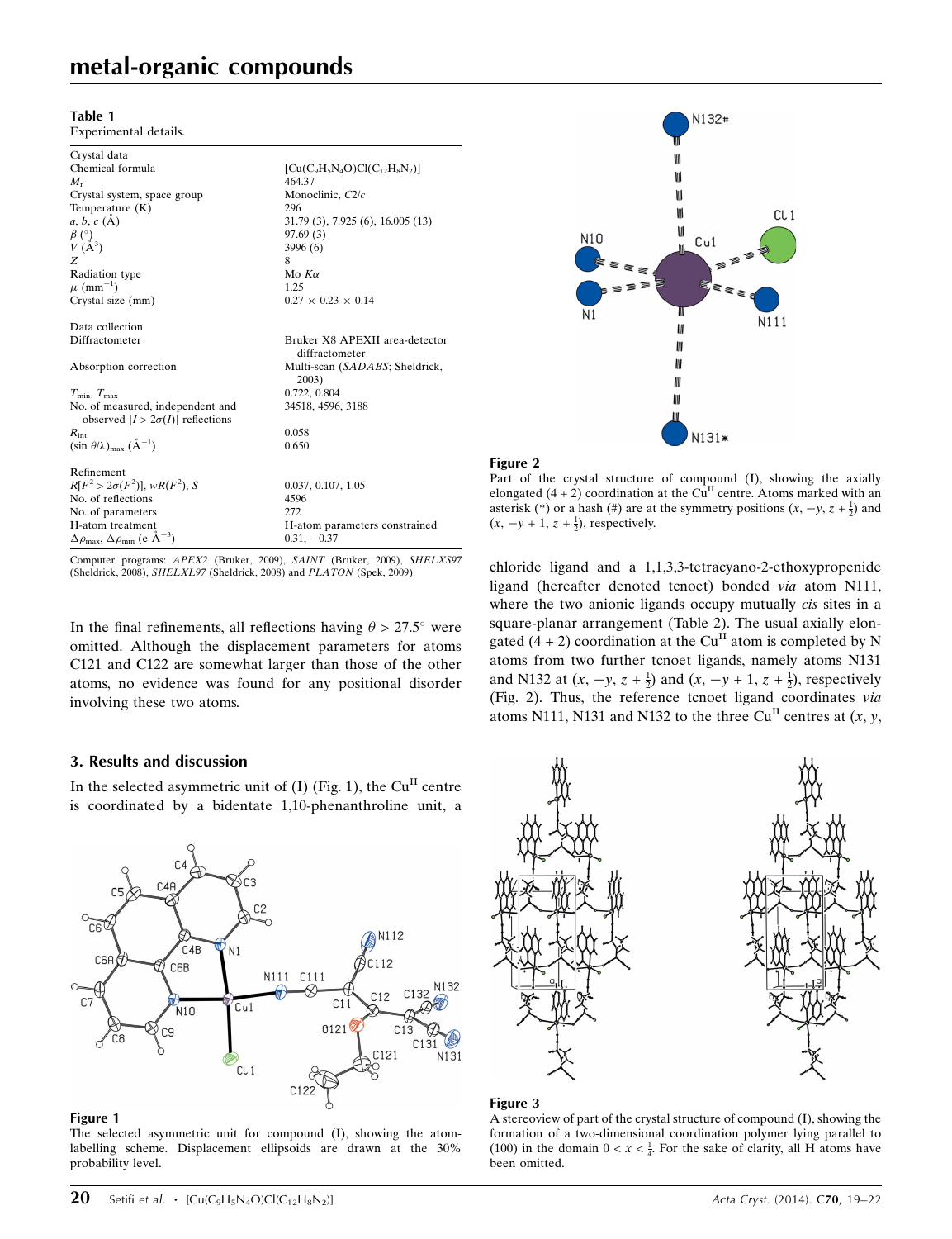| Table 2                                        |  |
|------------------------------------------------|--|
| Selected geometric parameters $(A, \degree)$ . |  |

| $Cu1 - Cl1$              | 2.2383(16) | $C5-C6$                     | 1.351(4)   |
|--------------------------|------------|-----------------------------|------------|
| $Cu1-N1$                 | 2.046(2)   | $C6 - C6A$                  | 1.436(4)   |
| $Cu1 - N10$              | 2.019(3)   | $C6A - C7$                  | 1.398(4)   |
| $Cu1 - N111$             | 1.974(3)   | $C7 - C8$                   | 1.367(4)   |
| $Cu1 - N131'$            | 2.555(3)   | $C8 - C9$                   | 1.392(4)   |
| $Cu1 - N132ii$           | 2.758(4)   | $C9 - N10$                  | 1.328(3)   |
| $N1 - C2$                | 1.328(3)   | $N10 - C6B$                 | 1.358(3)   |
| $C2-C3$                  | 1.394(4)   | $C6B - C4B$                 | 1.431(4)   |
| $C3-C4$                  | 1.362(4)   | $C4B-N1$                    | 1.360(3)   |
| $C4 - C4A$               | 1.399(4)   | $C4A - C4B$                 | 1.400(4)   |
| $C4A - C5$               | 1.434(4)   | $C6A - C6B$                 | 1.399(4)   |
|                          |            |                             |            |
| $Cl1 - Cl1 - N1$         | 171.50(6)  | $N131^{i} - Cu1 - N10$      | 90.17(8)   |
| $Cl1 - Cl1 - N10$        | 94.00 (7)  | $N131'-Cu1-N111$            | 90.05(10)  |
| $Cl1 - Cl1 - N111$       | 92.95(8)   | $N132ii - Cu1 - Cl1$        | 94.70 (7)  |
| $N1 - Cu1 - N10$         | 81.27 (9)  | $N132ii - Cu1 - N1$         | 78.69(8)   |
| $N1 - Cu1 - N111$        | 91.66(10)  | $N132ii - Cu1 - N10$        | 94.13 (8)  |
| $N10 - Cu1 - N111$       | 172.91(9)  | $N132ii - Cu1 - N111$       | 83.98 (10) |
| $N131^{i} - Cu1 - Cl1$   | 98.99 (8)  | $N131^{i} - Cu1 - N132^{i}$ | 165.34(10) |
| $N131^{i} - Cu1 - N1$    | 88.14 (9)  |                             |            |
| $C111 - C11 - C12 - C13$ | 171.3(2)   | C11-C12-C13-C131            | 161.8(3)   |
| $C112 - C11 - C12 - C13$ | $-13.6(4)$ | $C11 - C12 - C13 - C132$    | $-16.2(4)$ |
|                          |            |                             |            |

Symmetry codes: (i)  $x, -y, z + \frac{1}{2}$ ; (ii)  $x, -y + 1, z + \frac{1}{2}$ .

z),  $(x, -y, z - \frac{1}{2})$  and  $(x, -y + 1, z - \frac{1}{2})$ , respectively. The coordination around the Cu<sup>II</sup> centre is somewhat distorted from idealized geometry, with the angles between mutually cis pairs of ligating atoms ranging from 78.69 (8) to 98.99 (8) $^{\circ}$ , and those between *trans* pairs of ligands falling in the range 165.34 (10)–172.91 (9) $^{\circ}$  (Table 2 and Fig. 2)

The triply bridging coordination mode for the tcnoet ligand leads to the formation of a two-dimensional coordination polymer in the form of a sheet lying parallel to (100) in the domain  $0 < x < \frac{1}{4}$  (Fig. 3). A second sheet of this type, related to the first by inversion lies in the domain  $-\frac{1}{4} < x < 0$ , while a second pair of sheets, related to the first by the C-centring operation, lie in the domains  $\frac{1}{2} < x < \frac{3}{4}$  and  $\frac{1}{4} < x < \frac{1}{2}$ , respectively. There is a single direction-specific interaction between adjacent sheets in the form of a nearly linear  $C-H \cdots N$  hydrogen bond (Table 3), whose effect is to link the two sheets in the domains  $0 < x < \frac{1}{4}$  and  $\frac{1}{4} < x < \frac{1}{2}$ , which are related by the inversion centres at  $x = \frac{1}{4}$ , to form a bilayer; the chloride ligands lie on the outer surfaces of the bilayer, and the hydrogen bonds all lie in the central region (Fig. 4). Two bilayers, related to one another by the C-centring, pass through each unit cell. Hence, of the four N atoms in the tcnoet ligand, three are coordinated to different  $Cu<sup>H</sup>$  centres as noted above and the fourth, atom N112, is involved in a hydrogen bond.

Within the 1,10-phenanthroline ligand, the bond lengths (Table 2) provide evidence for some bond fixation in the heterocyclic rings, while the C5—C6 bond in the carbocyclic ring is effectively an isolated double bond. Thus, in the heterocyclic rings, the N1-C2 and N10-C9 bonds are both significantly shorter than the  $N1 - C4B$  and  $N10 - C6B$  bonds, and the C3—C4 and C7—C8 bonds are the shortest C—C bonds in these rings. These observations all point to a mixture of forms A and B (see Scheme 1) as the dominant contributors to the electronic structure of this ligand.

Table 3 Hydrogen-bond geometry  $(\AA, \degree)$ .

| $D - H \cdots A$                                                                   | $D=H$ | $H\cdots A$ | $D\cdots A$ | $D - H \cdots A$ |
|------------------------------------------------------------------------------------|-------|-------------|-------------|------------------|
| $C5 - H5 \cdots N112$ <sup>iii</sup>                                               | 0.93  | 2.55        | 3.450(6)    | 163              |
| Symmetry code: (iii) $-x + \frac{1}{2}$ , $y - \frac{1}{2}$ , $-z + \frac{3}{2}$ . |       |             |             |                  |

The bond lengths in the tcnoet ligand are very similar to those found in uncoordinated tcnoet anions in the hemihydrate salt  $[Fe(phen)_3]$ (tcnoet)<sub>2</sub>·0.5H<sub>2</sub>O, (II) (Setifi *et al.*, 2013). In this salt, there are two independent anions, neither of which participates in any metal coordination; one of them acts as the acceptor in two independent  $O-H\cdots N$  hydrogen bonds and the other is free from direction-specific intermolecular interactions. However, there are no significant differences between the corresponding bond lengths in the tcnoet ligand of (I) and the two tcnoet anions in (II), despite the differences in their crystal environments. In compound (I), the two central C—C bonds of the tcnoet ligand are similar in length; the C—C bond lengths to the nitrile substituents lie in the range 1.411 (4)–1.425 (4)  $\dot{A}$  and are all short for their type (Allen *et al.*, 1987), and the C-N bond lengths lie in the range 1.140 (4)–1.147 (4)  $\dot{A}$ , slightly short for their type.

Also significant is the similarity between the conformations of the tcnoet ligand in (I) (Table 2) and the uncoordinated anions in (II). In compound (I), the two  $-C(CN)_2$  units are rotated out of the plane of the central  $C_3$ O unit in a conrotatory fashion. The dihedral angles between the central  $C_3O$ plane and the  $-C(CN)_2$  planes containing atoms C11 and C13 are 14.2 (2) and 16.4 (2) $^{\circ}$ , respectively. Consideration of compound (I) in isolation might lead to the conclusion that the tcnoet conformation here is determined by the requirements of coordination to three independent  $Cu<sup>H</sup>$  centres. However, in each of the two anions of compound (II), the rotation of the  $-C(CN)_2$  units away from overall planarity is again conrotatory, and the corresponding dihedral angles are 16.9 (2) and 24.8 (2) $\degree$  for the hydrogen-bonded anions, and 16.1 (2) and 18.9 (2) $^{\circ}$  for the free anion. In an Fe<sup>II</sup> salt, denoted (III),





A stereoview of part of the crystal structure of compound (I), showing the pairwise linking of coordination polymer sheets by hydrogen bonds. For the sake of clarity, H atoms other than H5 have been omitted.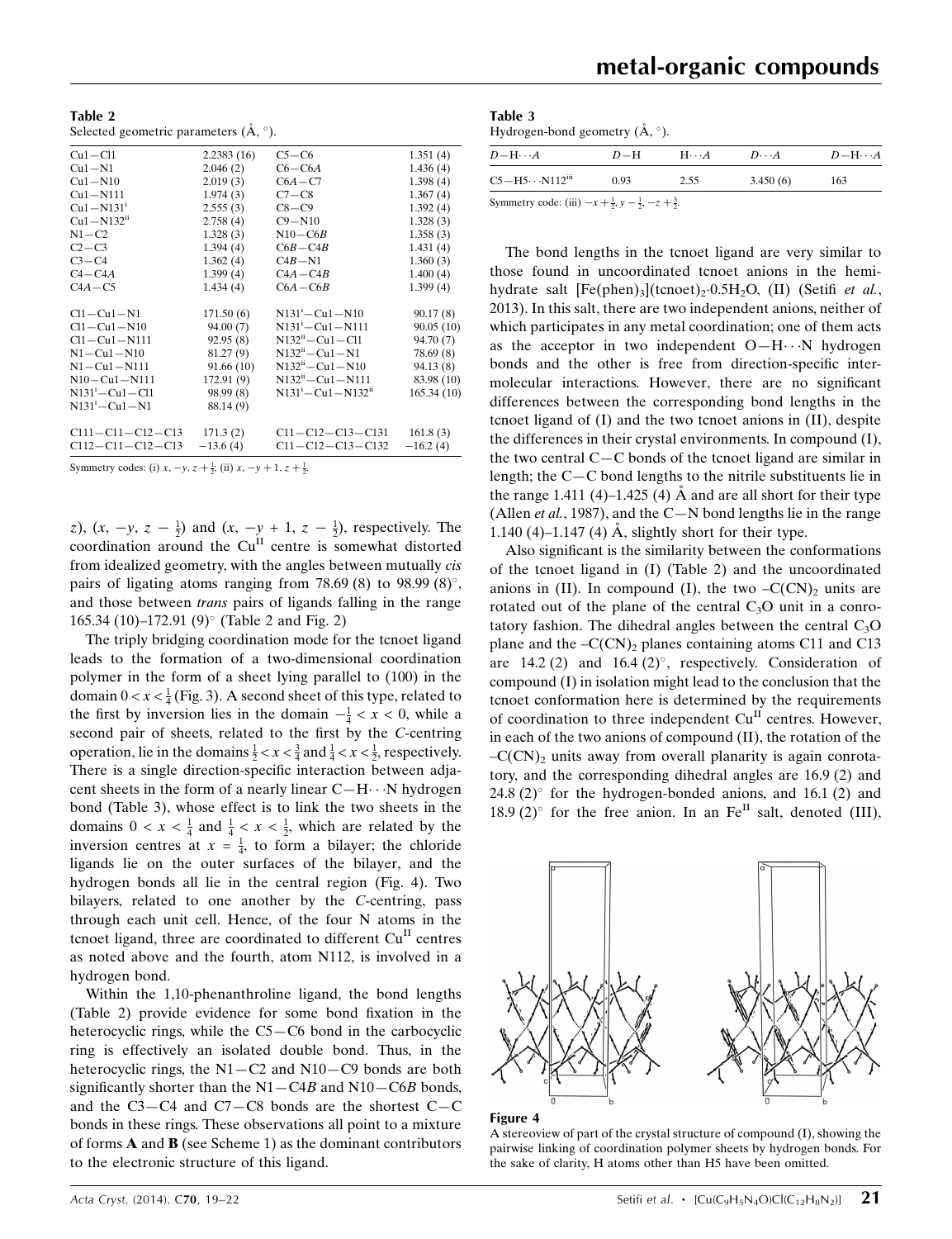containing the related anion 1,1,3,3-tetracyano-2-(methylsulfanyl)propenide (tcnsme; Setifi et al., 2010), the two independent anions both show conrotatory displacements of the  $-C(CN)$ <sub>2</sub> units away from the central C<sub>3</sub>S planes, with dihedral angles ranging from 12.3 (4) to 24.4 (4) $^{\circ}$ , rather similar to the range of values in tcnoet units, noted above. The similarity of the tcnoet and tcnsme conformations in compounds (I)–(III), regardless of the number and nature of their participation in direction-specific intermolecular interactions, suggests that these conformations may be an intrinsic property of these species.



Accordingly, the electronic structure of the tcnoet ligand in (I) is of interest. The close similarity of the C—N distances, and within the two types of C—C distance, indicates a highly symmetric electronic structure with the negative charge distributed over the four N atoms, forms C–F (see Scheme 2), as well as over the two terminal C atoms of the allylic portion, forms G and H. A modest deviation from planarity, as observed here, provides no significant impediment to the delocalization of electronic charge (cf. Cobo et al., 2008).

The authors acknowledge the Algerian DG–RSDT (Direction Générale de la Recherche Scientifique et du Développement Technologique) and the Algerian ATRST (Agence Thématique de Recherche en Sciences et Technologie; PNR project) for financial support. ZS thanks Sandra Lebaroud for her help in preparing the manuscript and the Unit of Support for Technical and Scientific Research (UATRS, CNRST) for the X-ray measurements.

Supplementary data for this paper are available from the IUCr electronic archives (Reference: SK3522). Services for accessing these data are described at the back of the journal.

#### References

- [Allen, F. H., Kennard, O., Watson, D. G., Brammer, L., Orpen, A. G. & Taylor,](http://scripts.iucr.org/cgi-bin/cr.cgi?rm=pdfbb&cnor=sk3522&bbid=BB1) R. (1987). [J. Chem. Soc. Perkin Trans. 2](http://scripts.iucr.org/cgi-bin/cr.cgi?rm=pdfbb&cnor=sk3522&bbid=BB1), pp. S1–19.
- [Batten, S. R., Harris, A. R., Jensen, P., Murray, K. S. & Ziebell, A. \(2000\).](http://scripts.iucr.org/cgi-bin/cr.cgi?rm=pdfbb&cnor=sk3522&bbid=BB2) [J. Chem. Soc. Dalton Trans.](http://scripts.iucr.org/cgi-bin/cr.cgi?rm=pdfbb&cnor=sk3522&bbid=BB2) pp. 3829–3835.
- [Batten, S. R., Hoskins, B. F., Moubaraki, B., Murray, K. S. & Robson, R. \(1999\).](http://scripts.iucr.org/cgi-bin/cr.cgi?rm=pdfbb&cnor=sk3522&bbid=BB3) [J. Chem. Soc. Dalton Trans.](http://scripts.iucr.org/cgi-bin/cr.cgi?rm=pdfbb&cnor=sk3522&bbid=BB3) pp. 2977–2986.
- [Batten, S. R., Jensen, P., Moubaraki, B., Murray, K. S. & Robson, R. \(1998\).](http://scripts.iucr.org/cgi-bin/cr.cgi?rm=pdfbb&cnor=sk3522&bbid=BB4) [Chem. Commun.](http://scripts.iucr.org/cgi-bin/cr.cgi?rm=pdfbb&cnor=sk3522&bbid=BB4) pp. 439–440.
- Bruker (2009). APEX2, SAINT and SADABS[. Bruker AXS Inc., Madison,](http://scripts.iucr.org/cgi-bin/cr.cgi?rm=pdfbb&cnor=sk3522&bbid=BB5) [Wisconsin, USA.](http://scripts.iucr.org/cgi-bin/cr.cgi?rm=pdfbb&cnor=sk3522&bbid=BB5)
- [Cobo, J., Trilleras, J., Quiroga, J., Marchal, A., Nogueras, M., Low, J. N. &](http://scripts.iucr.org/cgi-bin/cr.cgi?rm=pdfbb&cnor=sk3522&bbid=BB6) [Glidewell, C. \(2008\).](http://scripts.iucr.org/cgi-bin/cr.cgi?rm=pdfbb&cnor=sk3522&bbid=BB6) Acta Cryst. B64, 596–609.
- [Middleton, W. J., Little, E. L., Coffman, D. D. & Engelhardt, V. A. \(1958\).](http://scripts.iucr.org/cgi-bin/cr.cgi?rm=pdfbb&cnor=sk3522&bbid=BB7) [J. Am. Chem. Soc.](http://scripts.iucr.org/cgi-bin/cr.cgi?rm=pdfbb&cnor=sk3522&bbid=BB7) 80, 2795–2806.
- [Setifi, F., Benmansour, S., Marchivie, M., Dupouy, G., Triki, S., Sala-Pala, J.,](http://scripts.iucr.org/cgi-bin/cr.cgi?rm=pdfbb&cnor=sk3522&bbid=BB8) Salaün, J.-Y., Gómez-García, C. J., Pillet, S., Lecomte, C. & Ruiz, E. (2009). [Inorg. Chem.](http://scripts.iucr.org/cgi-bin/cr.cgi?rm=pdfbb&cnor=sk3522&bbid=BB8) 48, 1269–1271.
- Setifi, F., Benmansour, S., Triki, S., Gómez-García, C. J., Marchivie, M., Salaün, [J.-Y. & Maamache, M. \(2007\).](http://scripts.iucr.org/cgi-bin/cr.cgi?rm=pdfbb&cnor=sk3522&bbid=BB9) Inorg. Chim. Acta, 360, 3879–3886.
- Setifi, F., Bouchama, A., Sala-Pala, J., Salaün, J.-Y. & Triki, S. (2006). Inorg. Chim. Acta, 359[, 3269–3274.](http://scripts.iucr.org/cgi-bin/cr.cgi?rm=pdfbb&cnor=sk3522&bbid=BB10)
- [Setifi, Z., Gaamoune, B., Stoeckli-Evans, H., Rouag, D.-A. & Setifi, F. \(2010\).](http://scripts.iucr.org/cgi-bin/cr.cgi?rm=pdfbb&cnor=sk3522&bbid=BB11) Acta Cryst. C66[, m286–m289.](http://scripts.iucr.org/cgi-bin/cr.cgi?rm=pdfbb&cnor=sk3522&bbid=BB11)
- [Setifi, Z., Setifi, F., Ng, S. W., Oudahmane, A., El-Ghozzi, M. & Avignant, D.](http://scripts.iucr.org/cgi-bin/cr.cgi?rm=pdfbb&cnor=sk3522&bbid=BB12) (2013). Acta Cryst. E69[, m12–m13.](http://scripts.iucr.org/cgi-bin/cr.cgi?rm=pdfbb&cnor=sk3522&bbid=BB12)
- Sheldrick, G. M. (2003). SADABS. University of Göttingen, Germany.
- [Sheldrick, G. M. \(2008\).](http://scripts.iucr.org/cgi-bin/cr.cgi?rm=pdfbb&cnor=sk3522&bbid=BB14) Acta Cryst. A64, 112–122.
- [Spek, A. L. \(2009\).](http://scripts.iucr.org/cgi-bin/cr.cgi?rm=pdfbb&cnor=sk3522&bbid=BB15) Acta Cryst. D65, 148–155.
- [The´tiot, F., Triki, S. & Sala-Pala, J. \(2003\).](http://scripts.iucr.org/cgi-bin/cr.cgi?rm=pdfbb&cnor=sk3522&bbid=BB16) Polyhedron, 22, 1837–1843.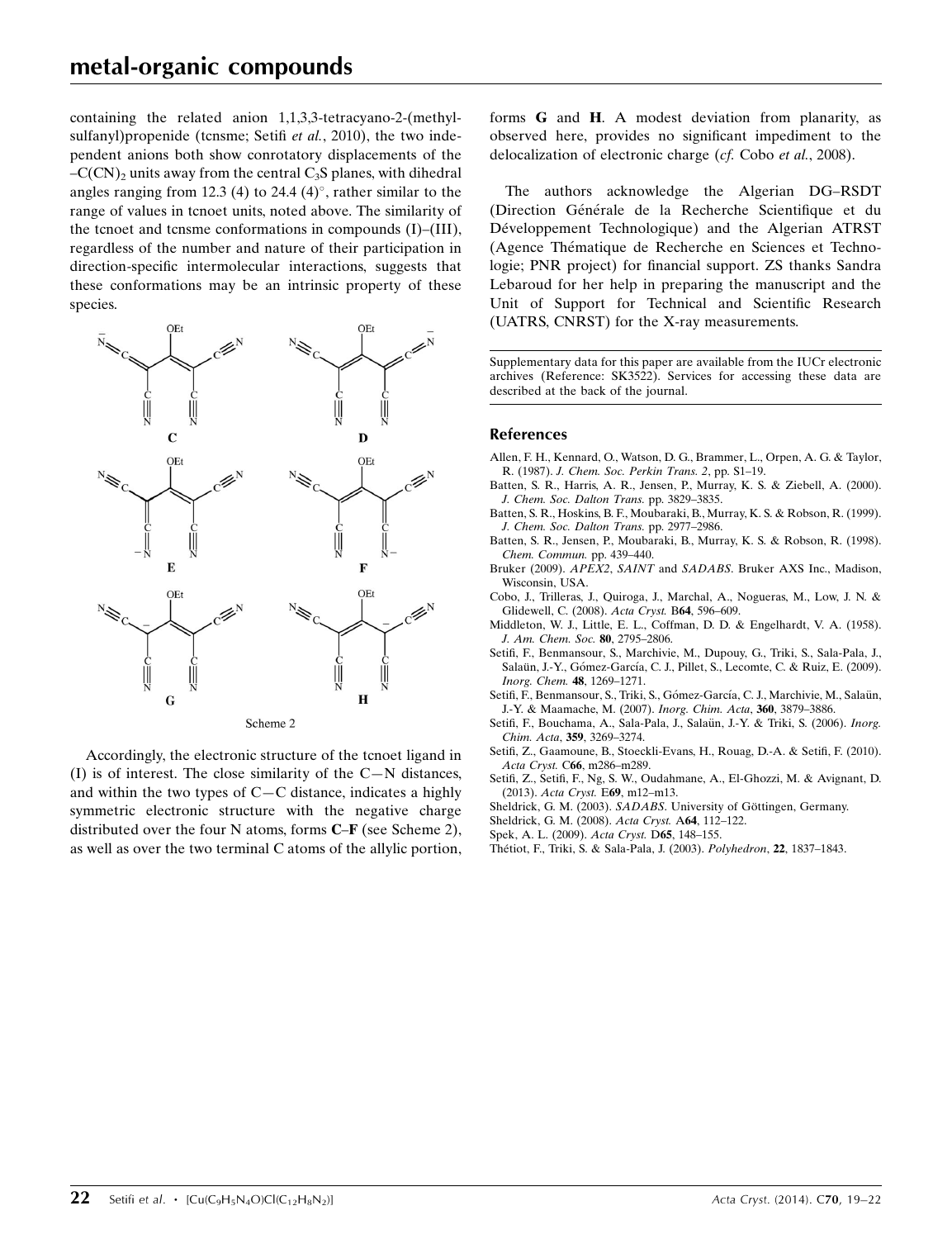# **supplementary materials**

*Acta Cryst.* (2014). C**70**, 19-22 [doi:10.1107/S2053229613032804]

## **Poly[[chlorido(1,10-phenanthroline-***κ***<sup>2</sup>** *N***,***N***′)copper(II)]-***µ***3-1,1,3,3-tetracyano-2 ethoxypropenido-***κ***<sup>3</sup>** *N***:***N***′:***N***′′]: coordination polymer sheets linked into bilayers by hydrogen bonds**

**Zouaoui Setifi, Fatima Setifi, Lahcen El Ammari, Malika El-Ghozzi, Jana Sopková-de Oliveira Santos, Hocine Merazig and Christopher Glidewell**

### **Computing details**

Data collection: *APEX2* (Bruker, 2009); cell refinement: *APEX2* and *SAINT* (Bruker, 2009); data reduction: *SAINT* (Bruker, 2009); program(s) used to solve structure: *SHELXS97* (Sheldrick, 2008); program(s) used to refine structure: *SHELXL97* (Sheldrick, 2008); molecular graphics: *PLATON* (Spek, 2009); software used to prepare material for publication: *SHELXL97* (Sheldrick, 2008) and *PLATON* (Spek, 2009).

### Poly[[chlorido(1,10-phenanthroline- $\kappa^2 N$ , N')copper(II)]- $\mu_3$ -1,1,3,3-tetracyano-2-ethoxypropenido- $\kappa^3 N$ : N': N'']

direct methods

| Crystal data                                       |                                                                         |
|----------------------------------------------------|-------------------------------------------------------------------------|
| $[Cu(C_9H_5N_4O)Cl(C_{12}H_8N_2)]$                 | $F(000) = 1880$                                                         |
| $M_r = 464.37$                                     | $D_x = 1.544$ Mg m <sup>-3</sup>                                        |
| Monoclinic, C2/c                                   | Mo Ka radiation, $\lambda = 0.71073$ Å                                  |
| Hall symbol: -C 2yc                                | Cell parameters from 6366 reflections                                   |
| $a = 31.79(3)$ Å                                   | $\theta$ = 2.6–31.0°                                                    |
| $b = 7.925(6)$ Å                                   | $\mu = 1.25$ mm <sup>-1</sup>                                           |
| $c = 16.005(13)$ Å                                 | $T = 296 \text{ K}$                                                     |
| $\beta$ = 97.69 (3) <sup>o</sup>                   | Plate, green                                                            |
| $V = 3996(6)$ Å <sup>3</sup>                       | $0.27 \times 0.23 \times 0.14$ mm                                       |
| $Z = 8$                                            |                                                                         |
| Data collection                                    |                                                                         |
| Bruker X8 APEXII area-detector                     | 34518 measured reflections                                              |
| diffractometer                                     | 4596 independent reflections                                            |
| Radiation source: fine-focus sealed tube           | 3188 reflections with $I > 2\sigma(I)$                                  |
| Graphite monochromator                             | $R_{\rm int} = 0.058$                                                   |
| Detector resolution: 9.091 pixels mm <sup>-1</sup> | $\theta_{\text{max}} = 27.5^{\circ}, \theta_{\text{min}} = 2.6^{\circ}$ |
| $\varphi$ and $\omega$ scans                       | $h = -41 \rightarrow 41$                                                |
| Absorption correction: multi-scan                  | $k = -10 \rightarrow 10$                                                |
| (SADABS; Sheldrick, 2003)                          | $l = -20 \rightarrow 20$                                                |
| $T_{\min} = 0.722, T_{\max} = 0.804$               |                                                                         |
| Refinement                                         |                                                                         |
| Refinement on $F^2$                                | 4596 reflections                                                        |
| Least-squares matrix: full                         | 272 parameters                                                          |
| $R[F^2 > 2\sigma(F^2)] = 0.037$                    | 0 restraints                                                            |
| $wR(F^2) = 0.107$                                  | Primary atom site location: structure-invariant                         |

*S* = 1.05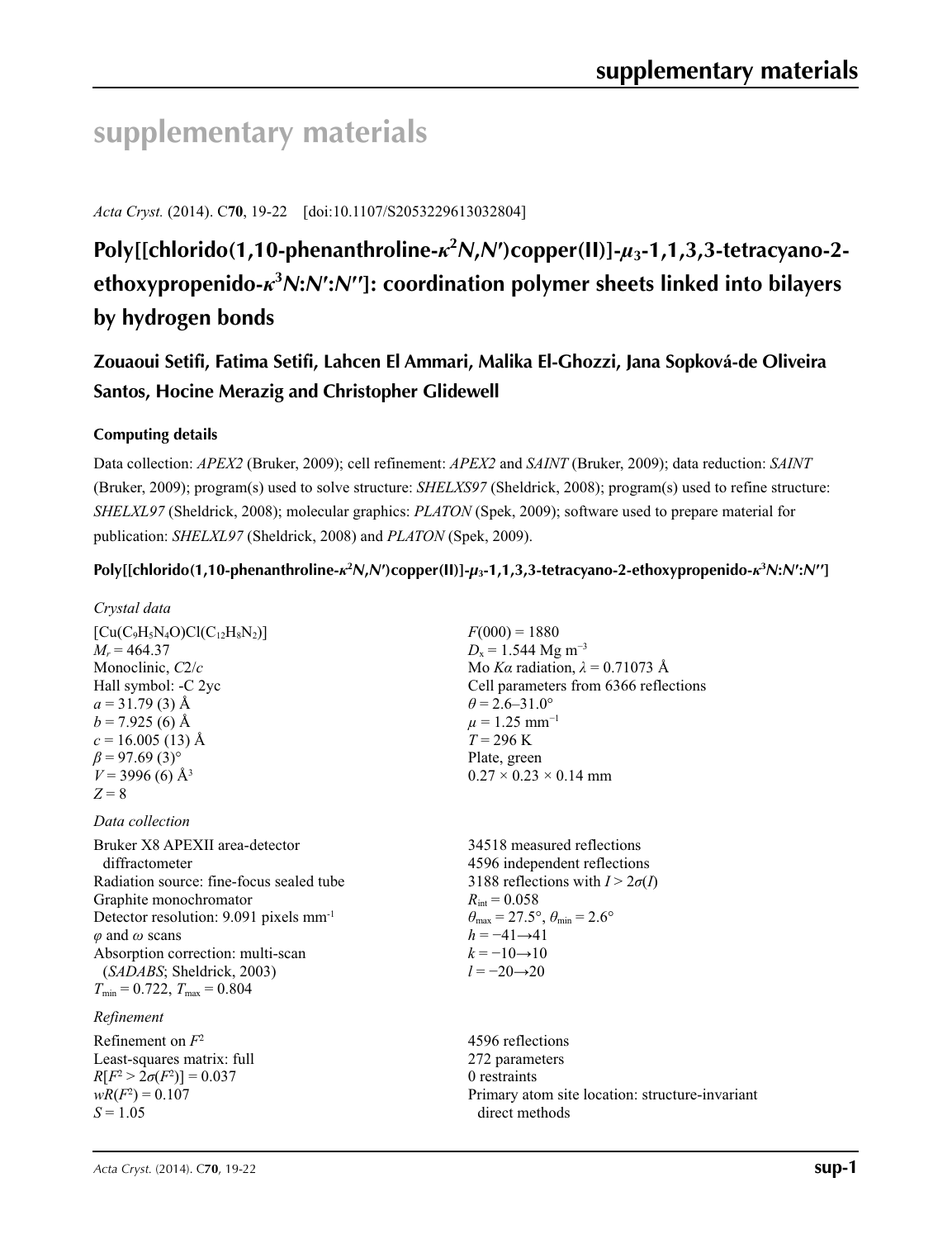| Secondary atom site location: difference Fourier | $w = 1/[\sigma^2(F_0^2) + (0.0551P)^2 + 0.7334P]$ |
|--------------------------------------------------|---------------------------------------------------|
| map                                              | where $P = (F_0^2 + 2F_c^2)/3$                    |
| Hydrogen site location: inferred from            | $(\Delta/\sigma)_{\text{max}} = 0.001$            |
| neighbouring sites                               | $\Delta\rho_{\rm max} = 0.31$ e Å <sup>-3</sup>   |
| H-atom parameters constrained                    | $\Delta\rho_{\rm min}$ = -0.37 e Å <sup>-3</sup>  |

*Fractional atomic coordinates and isotropic or equivalent isotropic displacement parameters (Å<sup>2</sup>)* 

|                  | x            | у            | $\boldsymbol{Z}$ | $U_{\rm iso}*/U_{\rm eq}$ |
|------------------|--------------|--------------|------------------|---------------------------|
| Cu1              | 0.109132(10) | 0.30029(4)   | 0.695410(18)     | 0.03960(12)               |
| C11              | 0.05105(2)   | 0.44903(10)  | 0.64741(5)       | 0.0578(2)                 |
| N1               | 0.16459(7)   | 0.1941(2)    | 0.75086(13)      | 0.0384(5)                 |
| C2               | 0.19716(9)   | 0.1342(4)    | 0.71602(18)      | 0.0504(7)                 |
| H2               | 0.1960       | 0.1372       | 0.6577           | $0.061*$                  |
| C <sub>3</sub>   | 0.23308(9)   | 0.0670(4)    | 0.7640(2)        | 0.0601(8)                 |
| H <sub>3</sub>   | 0.2552       | 0.0249       | 0.7374           | $0.072*$                  |
| C <sub>4</sub>   | 0.23586(9)   | 0.0630(4)    | 0.8496(2)        | 0.0586(8)                 |
| H <sub>4</sub>   | 0.2600       | 0.0195       | 0.8818           | $0.070*$                  |
| C <sub>4</sub> A | 0.20220(8)   | 0.1247(3)    | 0.88875(17)      | 0.0442(6)                 |
| C4B              | 0.16713(8)   | 0.1896(3)    | 0.83635(15)      | 0.0365(5)                 |
| C <sub>5</sub>   | 0.20146(10)  | 0.1260(4)    | 0.97815(18)      | 0.0565(8)                 |
| H <sub>5</sub>   | 0.2248       | 0.0849       | 1.0136           | $0.068*$                  |
| C6               | 0.16767(10)  | 0.1857(3)    | 1.01196(17)      | 0.0526(7)                 |
| H <sub>6</sub>   | 0.1681       | 0.1853       | 1.0702           | $0.063*$                  |
| C6A              | 0.13105(9)   | 0.2496(3)    | 0.95917(15)      | 0.0428(6)                 |
| C6B              | 0.13112(8)   | 0.2516(3)    | 0.87180(15)      | 0.0355(5)                 |
| C7               | 0.09436(10)  | 0.3073(3)    | 0.98932(17)      | 0.0507(7)                 |
| H7               | 0.0929       | 0.3090       | 1.0470           | $0.061*$                  |
| $\mbox{C}8$      | 0.06066(10)  | 0.3611(4)    | 0.93366(19)      | 0.0558(7)                 |
| H8               | 0.0359       | 0.3976       | 0.9531           | $0.067*$                  |
| C9               | 0.06358(9)   | 0.3610(3)    | 0.84764(18)      | 0.0483(7)                 |
| H9               | 0.0405       | 0.3988       | 0.8105           | $0.058*$                  |
| N10              | 0.09806(6)   | 0.3090(2)    | 0.81664(13)      | 0.0370(5)                 |
| C11              | 0.14488(9)   | 0.2787(3)    | 0.43121(16)      | 0.0421(6)                 |
| C12              | 0.11597(8)   | 0.2046(3)    | 0.36808(16)      | 0.0411(6)                 |
| C13              | 0.11784(9)   | 0.2112(3)    | 0.28176(15)      | 0.0423(6)                 |
| C111             | 0.13474(9)   | 0.2791(3)    | 0.51440(17)      | 0.0448(6)                 |
| N111             | 0.12696(8)   | 0.2807(3)    | 0.58229(15)      | 0.0523(6)                 |
| C112             | 0.18515(11)  | 0.3424(4)    | 0.41863(17)      | 0.0564(8)                 |
| N112             | 0.21808(10)  | 0.3930(5)    | 0.41061(18)      | 0.0888(10)                |
| O121             | 0.08607(6)   | 0.1140(3)    | 0.39883(12)      | 0.0552(5)                 |
| C <sub>121</sub> | 0.04102(10)  | 0.1324(5)    | 0.3638(2)        | 0.0801(11)                |
| H21A             | 0.0377       | 0.2240       | 0.3233           | $0.096*$                  |
| H21B             | 0.0309       | 0.0294       | 0.3352           | $0.096*$                  |
| C122             | 0.01714(14)  | 0.1667(7)    | 0.4313(4)        | 0.130(2)                  |
| H22A             | $-0.0118$    | 0.1891       | 0.4088           | $0.196*$                  |
| H22B             | 0.0289       | 0.2634       | 0.4622           | $0.196*$                  |
| H22C             | 0.0183       | 0.0709       | 0.4682           | $0.196*$                  |
| C131             | 0.09473(10)  | 0.0948(3)    | 0.22534(17)      | 0.0503(7)                 |
| N131             | 0.07748(10)  | $-0.0037(3)$ | 0.18067(17)      | 0.0710(8)                 |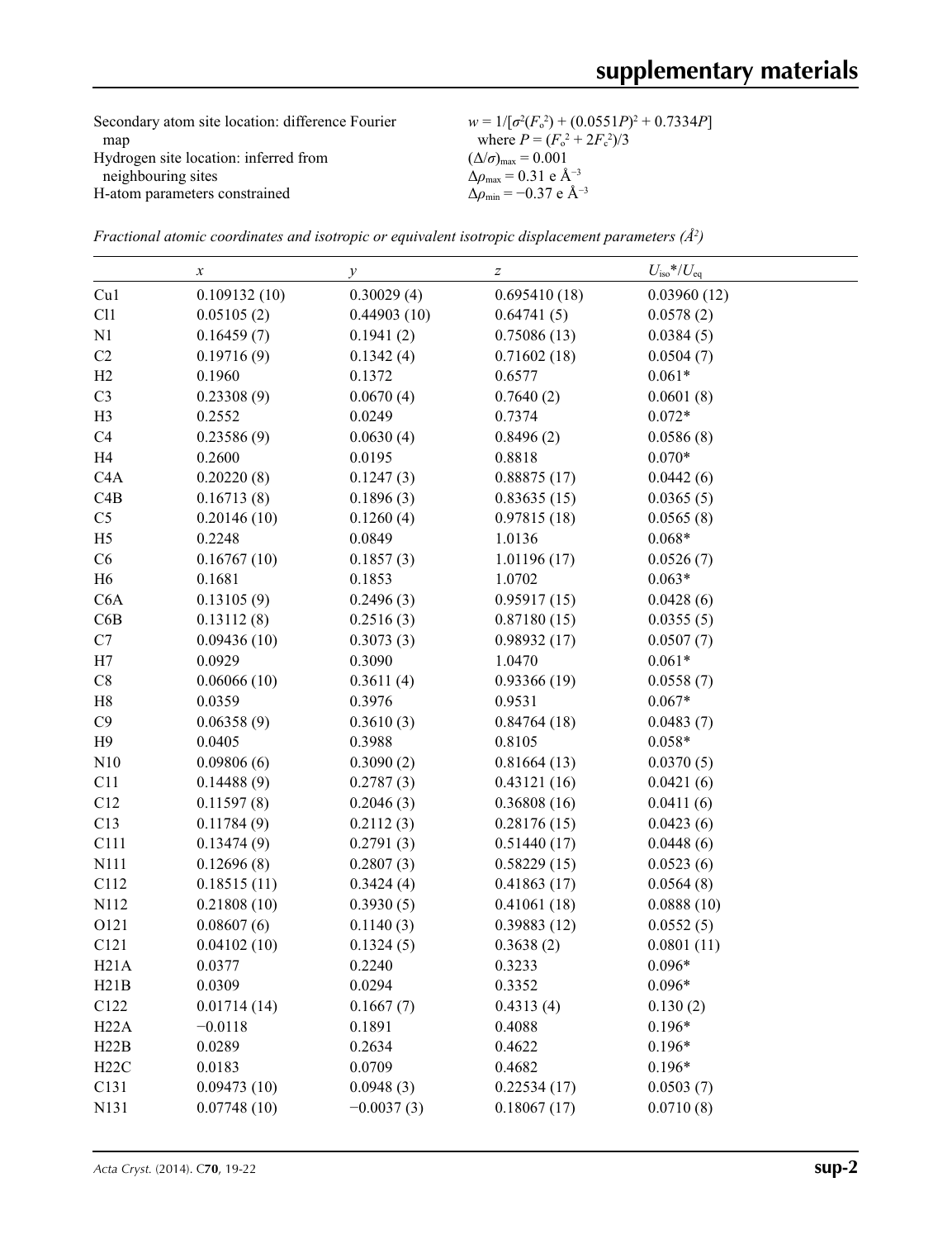# **supplementary materials**

| C <sub>132</sub>  | 0.14346(9) | 0.3290(3) | 0.24406(17) | 0.0450(6) |
|-------------------|------------|-----------|-------------|-----------|
| N <sub>1</sub> 32 | 0.16247(9) | 0.4237(3) | 0.21067(16) | 0.0617(7) |

*Atomic displacement parameters (Å2 )*

|                | $U^{11}$   | $U^{22}$   | $U^{33}$    | $U^{12}$      | $U^{13}$      | $U^{23}$      |
|----------------|------------|------------|-------------|---------------|---------------|---------------|
| Cu1            | 0.0404(2)  | 0.0556(2)  | 0.02246(18) | 0.00481(14)   | 0.00309(13)   | 0.00303(12)   |
| C11            | 0.0434(4)  | 0.0846(5)  | 0.0444(4)   | 0.0096(3)     | 0.0016(3)     | 0.0217(3)     |
| N1             | 0.0375(12) | 0.0507(11) | 0.0273(11)  | 0.0018(9)     | 0.0053(9)     | $-0.0002(9)$  |
| C2             | 0.0427(16) | 0.0718(17) | 0.0386(16)  | 0.0057(13)    | 0.0122(13)    | $-0.0008(13)$ |
| C <sub>3</sub> | 0.0394(16) | 0.084(2)   | 0.059(2)    | 0.0145(14)    | 0.0147(15)    | $-0.0004(16)$ |
| C <sub>4</sub> | 0.0384(16) | 0.080(2)   | 0.055(2)    | 0.0130(14)    | $-0.0019(14)$ | 0.0055(15)    |
| C4A            | 0.0388(15) | 0.0538(14) | 0.0378(15)  | 0.0010(11)    | $-0.0030(12)$ | 0.0010(11)    |
| C4B            | 0.0371(14) | 0.0428(12) | 0.0293(14)  | $-0.0028(10)$ | 0.0032(11)    | 0.0001(9)     |
| C <sub>5</sub> | 0.0547(19) | 0.0720(18) | 0.0375(17)  | 0.0061(15)    | $-0.0133(14)$ | 0.0058(13)    |
| C6             | 0.062(2)   | 0.0689(17) | 0.0241(14)  | 0.0041(14)    | $-0.0038(13)$ | 0.0008(12)    |
| C6A            | 0.0544(17) | 0.0492(13) | 0.0243(13)  | 0.0007(12)    | 0.0034(12)    | $-0.0006(10)$ |
| C6B            | 0.0371(14) | 0.0436(12) | 0.0251(13)  | $-0.0007(10)$ | 0.0023(11)    | 0.0003(9)     |
| C7             | 0.0625(19) | 0.0647(16) | 0.0267(14)  | 0.0034(14)    | 0.0128(13)    | $-0.0029(12)$ |
| C8             | 0.0533(18) | 0.0749(18) | 0.0432(18)  | 0.0107(15)    | 0.0216(15)    | $-0.0007(14)$ |
| C9             | 0.0416(16) | 0.0652(16) | 0.0393(16)  | 0.0104(13)    | 0.0097(13)    | 0.0023(12)    |
| N10            | 0.0341(11) | 0.0495(11) | 0.0275(11)  | 0.0042(9)     | 0.0045(9)     | 0.0012(8)     |
| C11            | 0.0451(15) | 0.0578(15) | 0.0235(13)  | 0.0059(12)    | 0.0053(11)    | $-0.0010(10)$ |
| C12            | 0.0412(15) | 0.0497(14) | 0.0321(14)  | 0.0105(11)    | 0.0036(12)    | 0.0009(10)    |
| C13            | 0.0506(16) | 0.0495(14) | 0.0255(14)  | 0.0084(12)    | 0.0003(12)    | $-0.0033(10)$ |
| C111           | 0.0448(16) | 0.0580(15) | 0.0301(15)  | 0.0084(12)    | $-0.0005(12)$ | $-0.0010(11)$ |
| N111           | 0.0539(15) | 0.0763(16) | 0.0267(13)  | 0.0026(12)    | 0.0051(11)    | $-0.0015(11)$ |
| C112           | 0.061(2)   | 0.083(2)   | 0.0246(15)  | $-0.0050(16)$ | 0.0019(14)    | $-0.0071(13)$ |
| N112           | 0.068(2)   | 0.153(3)   | 0.0455(18)  | $-0.040(2)$   | 0.0069(15)    | $-0.0122(18)$ |
| O121           | 0.0469(12) | 0.0730(12) | 0.0453(12)  | $-0.0016(10)$ | 0.0050(9)     | 0.0058(9)     |
| C121           | 0.046(2)   | 0.121(3)   | 0.071(3)    | $-0.0071(19)$ | $-0.0003(18)$ | $-0.016(2)$   |
| C122           | 0.062(3)   | 0.190(5)   | 0.142(5)    | 0.014(3)      | 0.024(3)      | $-0.022(4)$   |
| C131           | 0.0620(19) | 0.0557(15) | 0.0317(15)  | 0.0120(13)    | 0.0003(14)    | 0.0000(12)    |
| N131           | 0.089(2)   | 0.0700(17) | 0.0493(17)  | 0.0026(15)    | $-0.0084(15)$ | $-0.0145(13)$ |
| C132           | 0.0503(17) | 0.0567(15) | 0.0261(14)  | 0.0137(13)    | $-0.0022(12)$ | $-0.0038(11)$ |
| N132           | 0.0654(17) | 0.0765(17) | 0.0425(15)  | 0.0009(14)    | 0.0045(13)    | 0.0103(13)    |

## *Geometric parameters (Å, º)*

| $Cu1-C11$    | 2.2383(16) | $C9 - H9$     | 0.9300      |
|--------------|------------|---------------|-------------|
| $Cu1-M1$     | 2.046(2)   | $N10$ — $C6B$ | 1.358(3)    |
| $Cu1-M10$    | 2.019(3)   | $C6B - C4B$   | 1.431(4)    |
| $Cu1-M111$   | 1.974(3)   | $C4B-M1$      | 1.360(3)    |
| $Cu1-M131i$  | 2.555(3)   | $C4A - C4B$   | 1.400(4)    |
| $Cu1-M132ii$ | 2.758(4)   | $C6A - C6B$   | 1.399(4)    |
| $N1 - C2$    | 1.328(3)   | $C11 - C12$   | 1.401 $(4)$ |
| $C2-C3$      | 1.394(4)   | $C11 - C111$  | 1.411(4)    |
| $C2-H2$      | 0.9300     | $C11 - C112$  | 1.416(4)    |
| $C3-C4$      | 1.362(4)   | $C12 - 0121$  | 1.337(3)    |
| $C3-H3$      | 0.9300     | $C12 - C13$   | 1.392(4)    |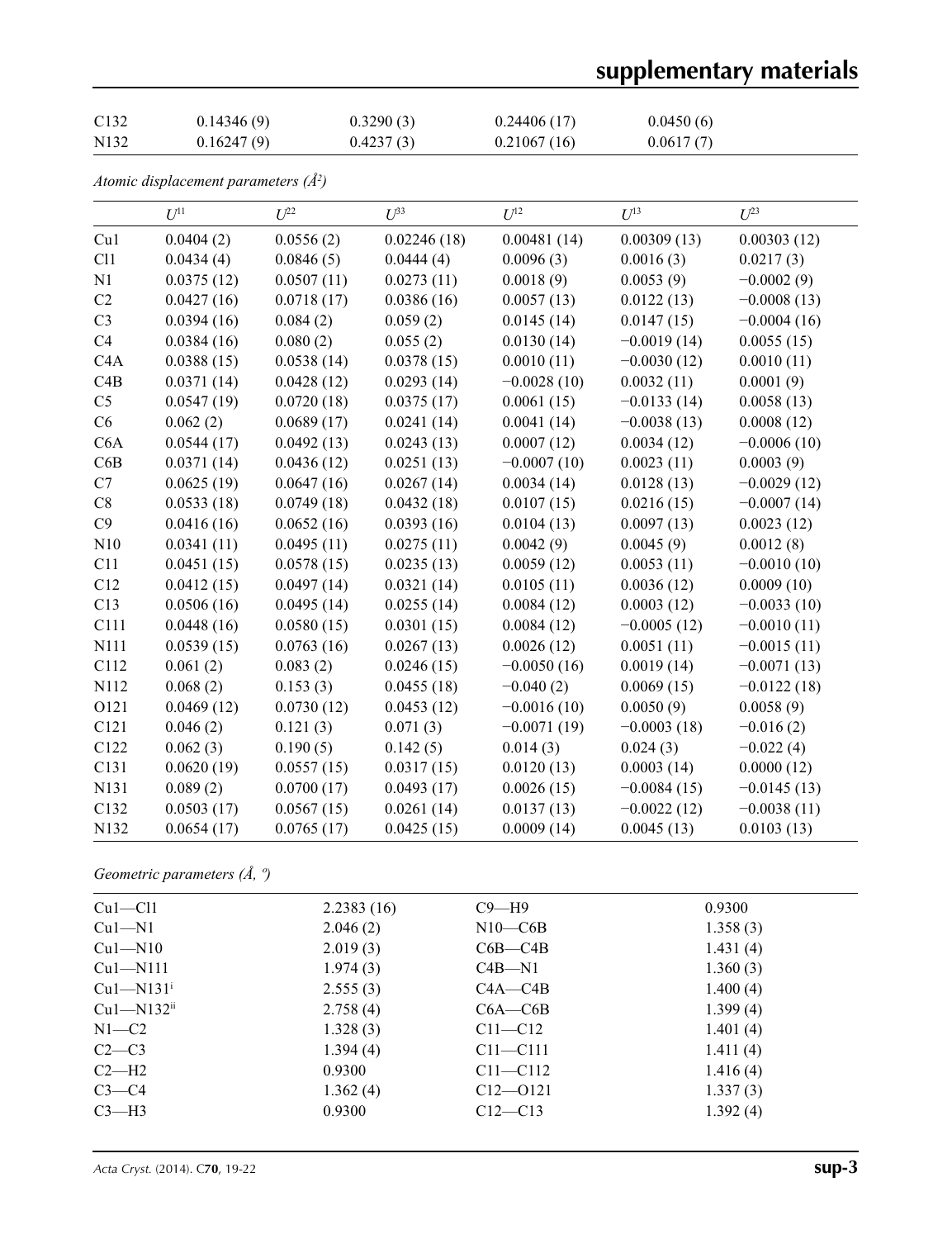| $C4 - C4A$                                | 1.399(4)               | $C13 - C131$                            | 1.424(4)   |
|-------------------------------------------|------------------------|-----------------------------------------|------------|
| $C4 - H4$                                 | 0.9300                 | $C13 - C132$                            | 1.425(4)   |
| $C4A - C5$                                | 1.434(4)               | C111-N111                               | 1.146(4)   |
| $C5-C6$                                   | 1.351(4)               | C112-N112                               | 1.144(4)   |
| $C5 - H5$                                 | 0.9300                 | $O121 - C121$                           | 1.474(4)   |
| $C6-C6A$                                  | 1.436(4)               | $C121 - C122$                           | 1.426(5)   |
| $C6 - H6$                                 | 0.9300                 | $C121 - H21A$                           | 0.9700     |
| $C6A - C7$                                | 1.398(4)               | $C121 - H21B$                           | 0.9700     |
| $C7-C8$                                   | 1.367(4)               | C122-H22A                               | 0.9600     |
| $C7 - H7$                                 | 0.9300                 | $C122 - H22B$                           | 0.9600     |
| $C8-C9$                                   | 1.392(4)               | C122-H22C                               | 0.9600     |
| $C8 - H8$                                 | 0.9300                 | $C131 - N131$                           |            |
| $C9 - N10$                                |                        |                                         | 1.147(4)   |
|                                           | 1.328(3)               | C132-N132                               | 1.140(4)   |
| $Cl1-Cu1-N1$                              | 171.50(6)              | $N10$ — $C6B$ — $C6A$                   | 123.3(2)   |
| $Cl1-Cu1-N10$                             | 94.00(7)               | $N10$ — $C6B$ — $C4B$                   | 116.6(2)   |
| $Cl1-Cu1-N111$                            | 92.95(8)               | $C6A - C6B - C4B$                       | 120.1(2)   |
| $N1-Cu1-N10$                              | 81.27(9)               | $C8-C7-C6A$                             | 119.7(3)   |
| $N1-Cu1-N111$                             | 91.66(10)              | $C8-C7-H7$                              | 120.2      |
| $N10-Cu1-N111$                            | 172.91(9)              | $C6A - C7 - H7$                         | 120.2      |
| $N131$ <sup>i</sup> $-Cu1-C11$            | 98.99(8)               | $C7 - C8 - C9$                          | 119.6(3)   |
| $N131^i$ -Cul-N1                          | 88.14 (9)              | $C7-C8-H8$                              | 120.2      |
| $N131^i$ - Cu1 - N10                      | 90.17(8)               | $C9 - C8 - H8$                          | 120.2      |
| $N131^{i} - Cu1 - N111$                   | 90.05(10)              | $N10-C9-C8$                             | 122.5(3)   |
| $N132$ <sup>ii</sup> -Cu1-Cl1             | 94.70(7)               | $N10-C9-H9$                             | 118.7      |
| $N132$ <sup>ii</sup> —Cu1—N1              | 78.69 (8)              | $C8-C9-H9$                              | 118.7      |
| $N132$ <sup>ii</sup> -Cu1-N10             | 94.13(8)               | $C9 - N10 - C6B$                        | 117.8(2)   |
| $N132^{ii} - Cu1 - N111$                  | 83.98 (10)             | $C9 - N10 - Cu1$                        | 128.95(18) |
| N131 <sup>i</sup> -Cu1-N132 <sup>ii</sup> | 165.34(10)             | $C6B - N10 - Cu1$                       | 113.20(17) |
| $C2-M1-C4B$                               | 117.9(2)               | $C12 - C11 - C111$                      | 118.1(3)   |
| $C2-M1-Cu1$                               | 129.80(19)             | $C12 - C11 - C112$                      |            |
| $C4B-M1-Cu1$                              |                        | $C111 - C11 - C112$                     | 124.5(2)   |
| $N1-C2-C3$                                | 112.27(16)<br>122.2(3) |                                         | 117.3(2)   |
|                                           |                        | $O121 - C12 - C13$                      | 120.8(2)   |
| $N1-C2-H2$                                | 118.9                  | $O121 - C12 - C11$<br>$C13 - C12 - C11$ | 113.0(2)   |
| $C3-C2-H2$                                | 118.9                  |                                         | 126.1(3)   |
| $C4-C3-C2$                                | 120.1(3)               | $C12-C13-C131$                          | 121.2(3)   |
| $C4-C3-H3$                                | 120.0                  | $C12 - C13 - C132$                      | 123.2(2)   |
| $C2-C3-H3$                                | 120.0                  | $C131 - C13 - C132$                     | 115.6(2)   |
| $C3-C4-C4A$                               | 119.5(3)               | N111-C111-C11                           | 179.1(3)   |
| $C3-C4-H4$                                | 120.3                  | $C111 - N111 - Cu1$                     | 174.3(2)   |
| $CAA - C4 - H4$                           | 120.3                  | N112-C112-C11                           | 178.2(3)   |
| $C4 - C4A - C4B$                          | 117.1(3)               | $C12 - 0121 - C121$                     | 120.7(2)   |
| $C4-C4A-C5$                               | 124.4(3)               | $C122-C121-0121$                        | 108.7(3)   |
| $C4B - C4A - C5$                          | 118.5(2)               | $C122-C121-H21A$                        | 110.0      |
| $N1$ — $C4B$ — $C4A$                      | 123.2(2)               | $O121 - C121 - H21A$                    | 110.0      |
| $N1 - C4B - C6B$                          | 116.5(2)               | $C122 - C121 - H21B$                    | 110.0      |
| $C4A - C4B - C6B$                         | 120.3(2)               | $O121 - C121 - H21B$                    | 110.0      |
| $C6-C5-C4A$                               | 121.5(3)               | H21A-C121-H21B                          | 108.3      |
| $C6-C5-H5$                                | 119.3                  | C121-C122-H22A                          | 109.5      |